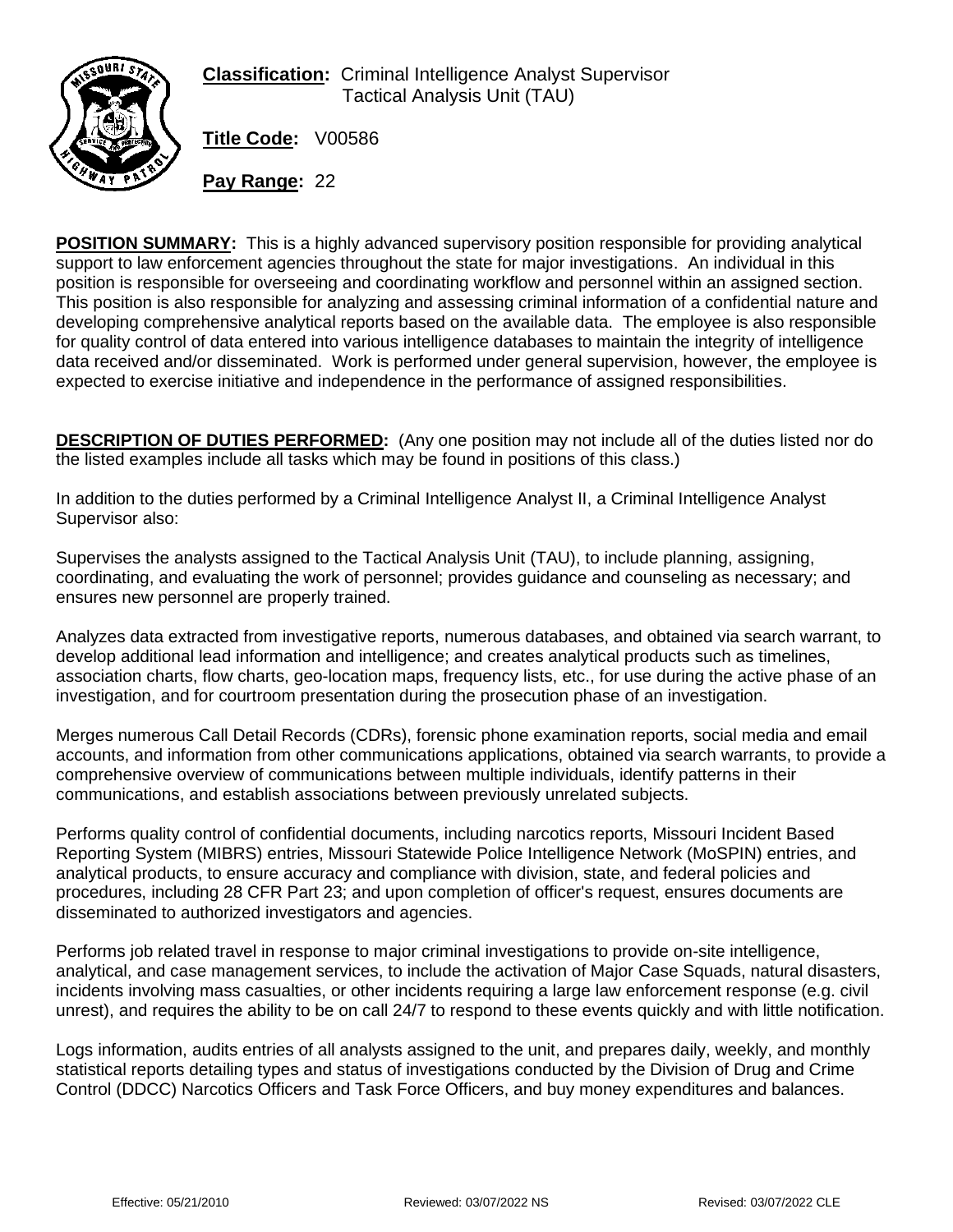Coordinates with the Violent Crime Support Unit (VCSU) Supervisor to research new investigative practices, methods, and tools; and attends training to ensure proficiency in the analytical skills and adaptability required to assist investigators with criminal investigations, and in response to any situations requiring a large law enforcement presence.

Coordinates with the VCSU Supervisor to develop and implement training on basic, intermediate, and advanced analytical techniques for the DDCC criminal intelligence analysts and investigators.

Supervises and coordinates with the analyst assigned to Midwest HIDTA (High Intensity Drug Trafficking Area) to ensure the accuracy of information disseminated to investigators and other agencies.

Testifies in court as needed regarding maps and other products created from CDRs.

Performs other work-related duties as assigned.

**REQUIRED KNOWLEDGE, SKILLS, AND ABILITIES:** Thorough knowledge of the collection, processing, analysis, and dissemination of information and intelligence.

Thorough knowledge of criminal justice terminology and practices.

Thorough knowledge of Microsoft Office software, specifically Excel and PowerPoint.

Thorough knowledge of MIBRS system, including detailed entry of incidents.

Working knowledge of the basic techniques and principles of supervision.

Working knowledge of statistical concepts and methods.

Working knowledge of computer networking and operating systems.

Working knowledge of database management systems.

Working knowledge of audio/video hardware and software.

Considerable knowledge of the Patrol's report management systems (including but not limited to FATPOT, Niche, AS400, Lotus Notes).

Considerable knowledge of MoSPIN, and understanding of 28 CFR Part 23.

Considerable knowledge of investigative trends, available tools, and software.

Possess leadership skills necessary to act as an effective leader and mentor to other unit employees.

Skilled at reading large amounts of information, extracting intelligence, and preparing summary for briefing.

Skilled at organizing mass quantities of data into a usable product.

Skilled at researching and analyzing information.

Skilled at using numerous resources to identify individuals when minimal identifying information is available.

Skilled at linking small pieces of information to develop intelligence.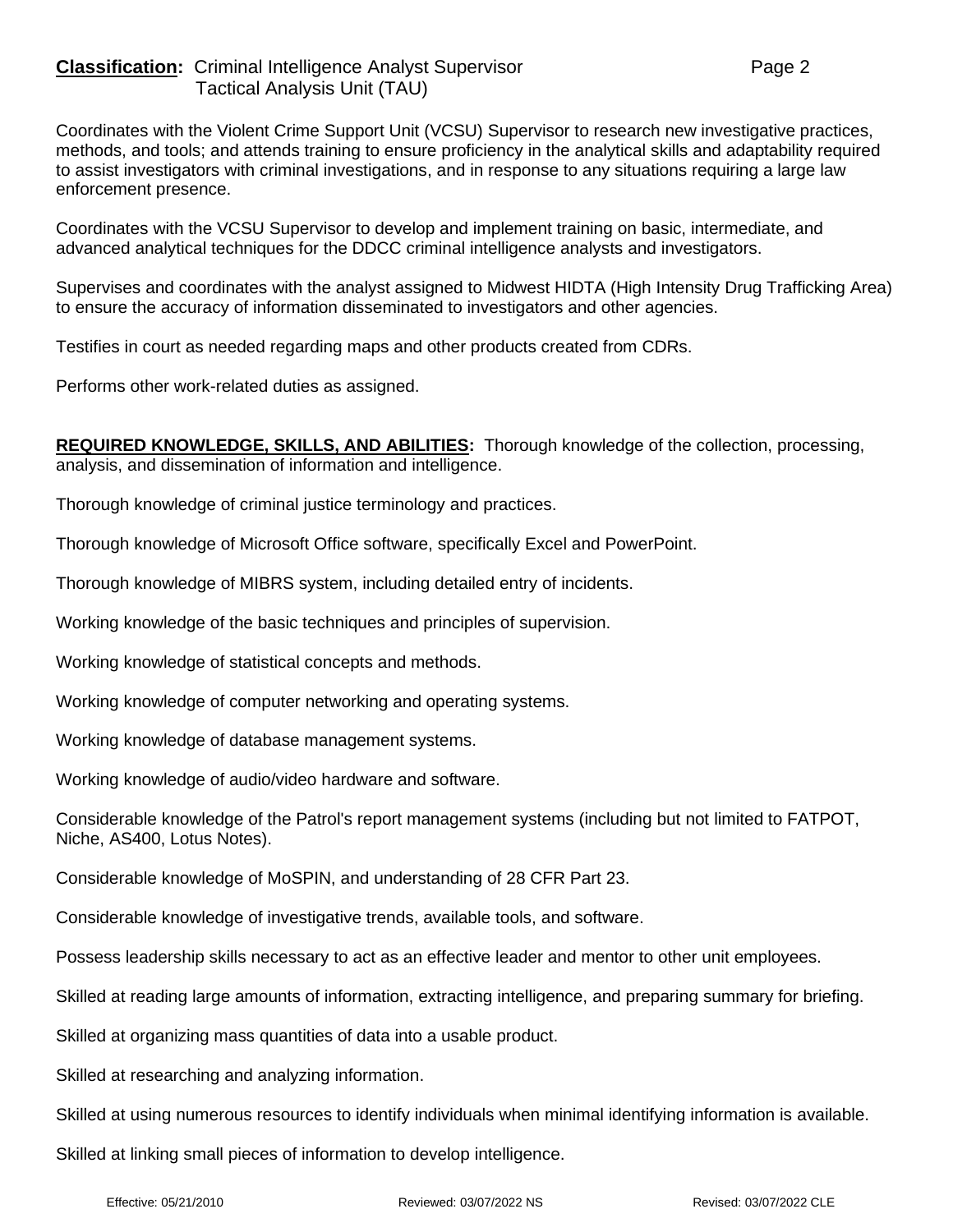Skilled at determining best method to use to find information needed as quickly as possible.

Skilled at extracting, organizing, and interpreting data from multiple internal databases to monitor crime trends and workflow issues.

Ability to be on call 24/7.

Ability to work long hours in a stressful, fast-paced environment, with constant interruptions.

Ability to travel anywhere in the state of Missouri on short notice.

Ability to work away from home for extended periods of time on short notice.

Ability to lift and carry equipment weighing up to 50 lbs.

Ability to respond to natural disasters, critical incidents involving mass casualties, and any event that requires on-site analytical support (i.e. civil unrest).

Ability to prioritize, analyze, and organize information and facts in a timely manner while maintaining accuracy of data.

Ability to work with minimal or no supervision.

Ability to properly handle, maintain, disseminate, store, secure, destroy, and mark classified, restricted, confidential, and other sensitive information and documents.

Ability to work under extreme pressure and time limits.

Ability to provide leadership and supervision to professional and technical staff, and provide training on basic to advanced analytical methods and tools.

Ability to test new software applications and database enhancements, and resolve issues to determine best practices and procedures.

Ability to troubleshoot equipment and software problems, and resolve issues.

Ability to manage workflow of analysts assigned to the unit to ensure deadlines are met and productivity remains consistent for team members.

Ability to display a professional appearance and demeanor consistent with the expectations of the Missouri State Highway Patrol.

Ability to represent the Highway Patrol on panels, committees, task forces etc., working on Missouri's drug issues and other criminal activities.

Ability to operate basic office equipment as detailed in the description of duties.

Ability to communicate in English clearly and concisely, both orally and in writing.

Ability to establish and maintain harmonious working relations with others.

Ability to work with material that may be of a graphic or sexual nature relating to criminal activity (e.g., written material, photographs, and/or verbal language, etc.).